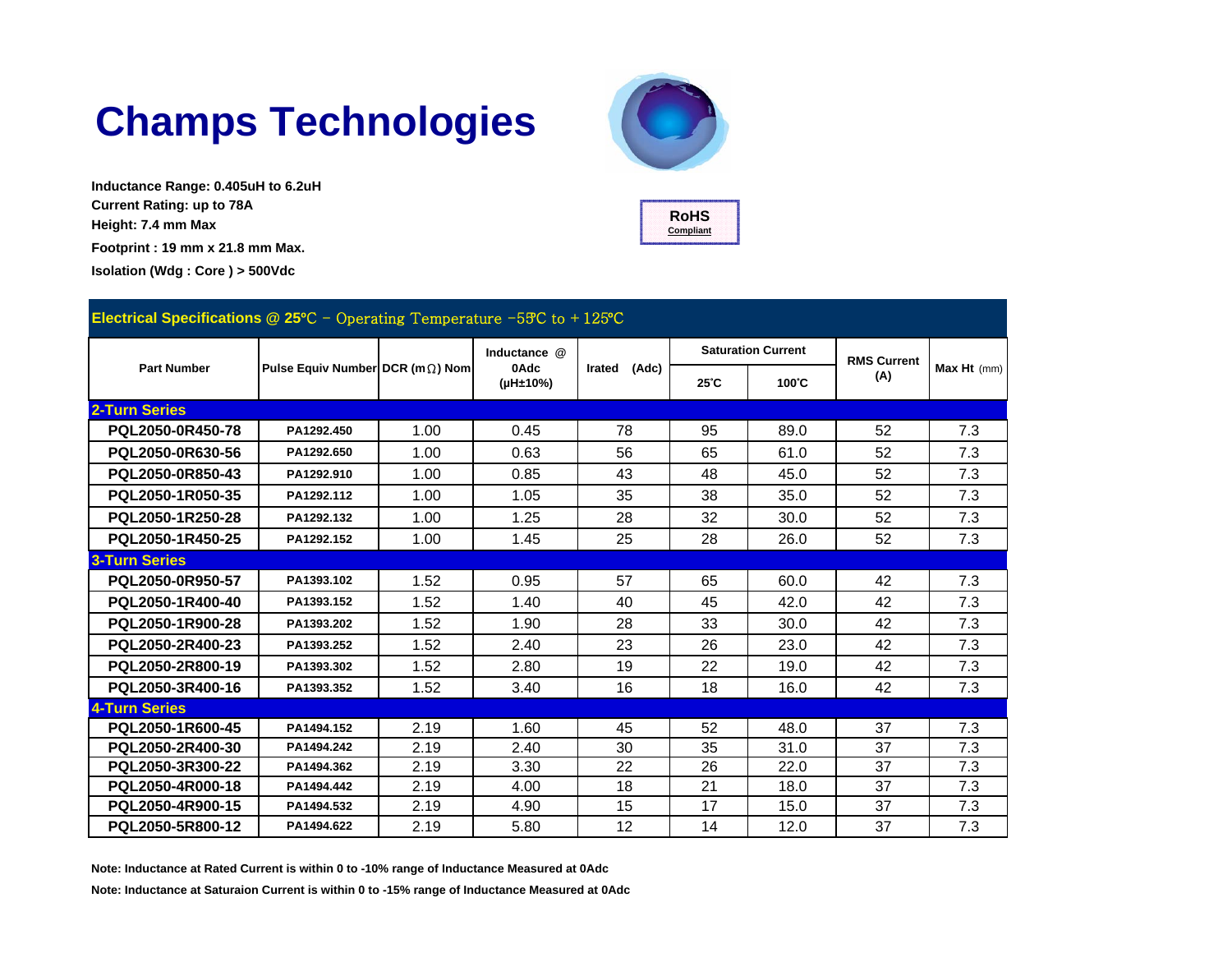

Proprietary & Confidential. Copyright 2005-2017 Champs Technologies LLC. All rights reserved. It is forbidden to copy or use for any purpose without our WRITTEN permission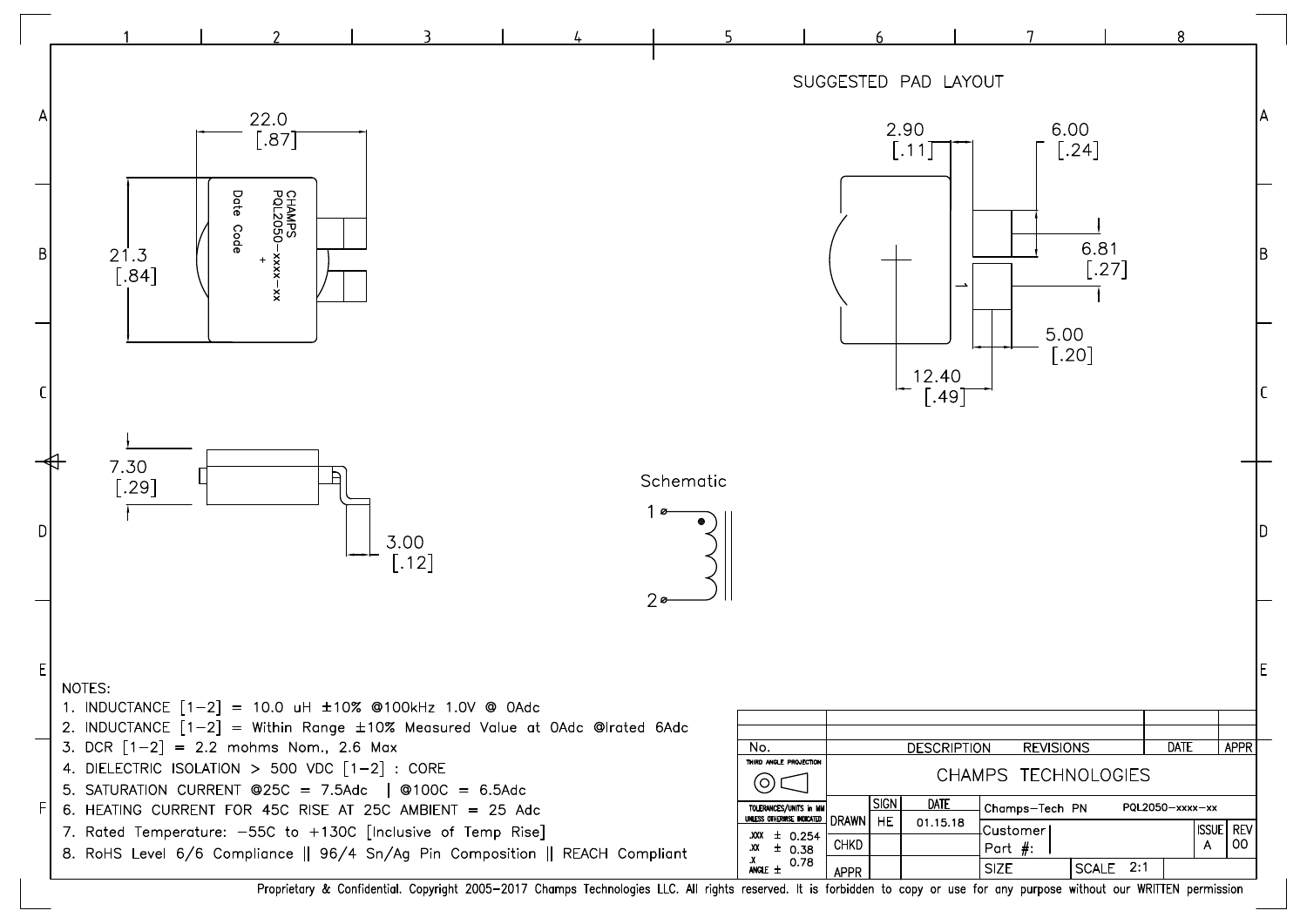



- •**Inductance Range: 900nH to 500** •**Current Rating: to 52A** •**High Efficiency PQI Structure** •**Low DCR || RoHS Compliant**
- •**Various Mech. Options & Height**
- •**Typical Use: Output Filter Inductors**



| Part $#$         | Induct<br>$+/-10%$ | Induct<br>Min<br>@0Adc<br>@Irated<br>$(\mu H)$<br>$(\mu H)$ | Irated<br>Adc | DCR $m\Omega$ |      | Saturation<br>Current |                 | Heat |
|------------------|--------------------|-------------------------------------------------------------|---------------|---------------|------|-----------------------|-----------------|------|
|                  |                    |                                                             |               | <b>Nom</b>    | Max  | $25^{\circ}$ C        | $100^{\circ}$ C | (A)  |
| POI-2050-0R9-LTC | 0.90               | 0.82                                                        | 45            | 0.50          | 0.70 | 50                    | 45              | 54   |
| POI-2050-0R9-HX  | 0.90               | 0.82                                                        | 45            | 0.60          | 0.75 | 50                    | 45              | 54   |
| PQI-2050-1R5-LTC | 1.50               | 1.35                                                        | 40            | 0.80          | 1.00 | 45                    | 42              | 45   |
| POI-2050-1R5-HX  | 1.50               | 1.35                                                        | 40            | 0.90          | 1.15 | 45                    | 42              | 44   |
| POI-2050-2RO-LTC | 2.00               | 1.80                                                        | 40            | 1.00          | 1.20 | 45                    | 42              | 43   |
| POI-2050-2R0-HX  | 2.00               | 1.80                                                        | 40            | 1.15          | 1.35 | 45                    | 42              | 42   |
| PQI-2050-2R5-LTC | 2.50               | 2.20                                                        | 30            | 1.90          | 2.18 | 36                    | 34              | 38   |
| PQI-2050-2R5-HX  | 2.50               | 2.20                                                        | 30            | 1.20          | 1.45 | 36                    | 34              | 41   |
| PQI-2050-3R3-LTC | 3.30               | 2.90                                                        | 28            | 2.35          | 2.75 | 33                    | 31              | 31   |
| PQI-2050-3R3-HX  | 3.30               | 2.90                                                        | 28            | 1.50          | 1.80 | 33                    | 31              | 37   |
| PQI-2050-4R7-LTC | 4.70               | 4.20                                                        | 24            | 2.83          | 3.34 | 28                    | 25              | 28   |
| PQI-2050-4R7-HX  | 4.70               | 4.20                                                        | 24            | 1.80          | 2.10 | 28                    | 25              | 34   |
| POI-2050-5R8-LTC | 5.80               | 5.20                                                        | 18            | 2.83          | 3.34 | 22                    | 20              | 28   |
| PQI-2050-5R8-HX  | 5.80               | 5.20                                                        | 18            | 1.80          | 2.10 | 22                    | 20              | 34   |
| POI-2050-6R8-LTC | 6.80               | 6.10                                                        | 16            | 2.80          | 3.34 | 19                    | 17              | 28   |
| POI-2050-6R8-HX  | 6.80               | 6.10                                                        | 16            | 1.80          | 2.10 | 19                    | 17              | 34   |
| PQI-2050-08-LTC  | 8.00               | 7.20                                                        | 20            | 4.80          | 5.50 | 22                    | 20              | 21   |
| PQI-2050-08-HX   | 8.00               | 7.20                                                        | 20            | 4.20          | 5.00 | 22                    | 20              | 22   |

Notes:

1. Saturation current is that current which causes Inductance value to drop 15% at stated operating ambient temperature.

2. Heating current is that DC current which causes temp rise ~45 °C from ambient at 25 °C

3. Dielectric Withstand Voltage Minmum 500 Vdc

Add –LTC, -HX or –HX2 to PN to complete Part No.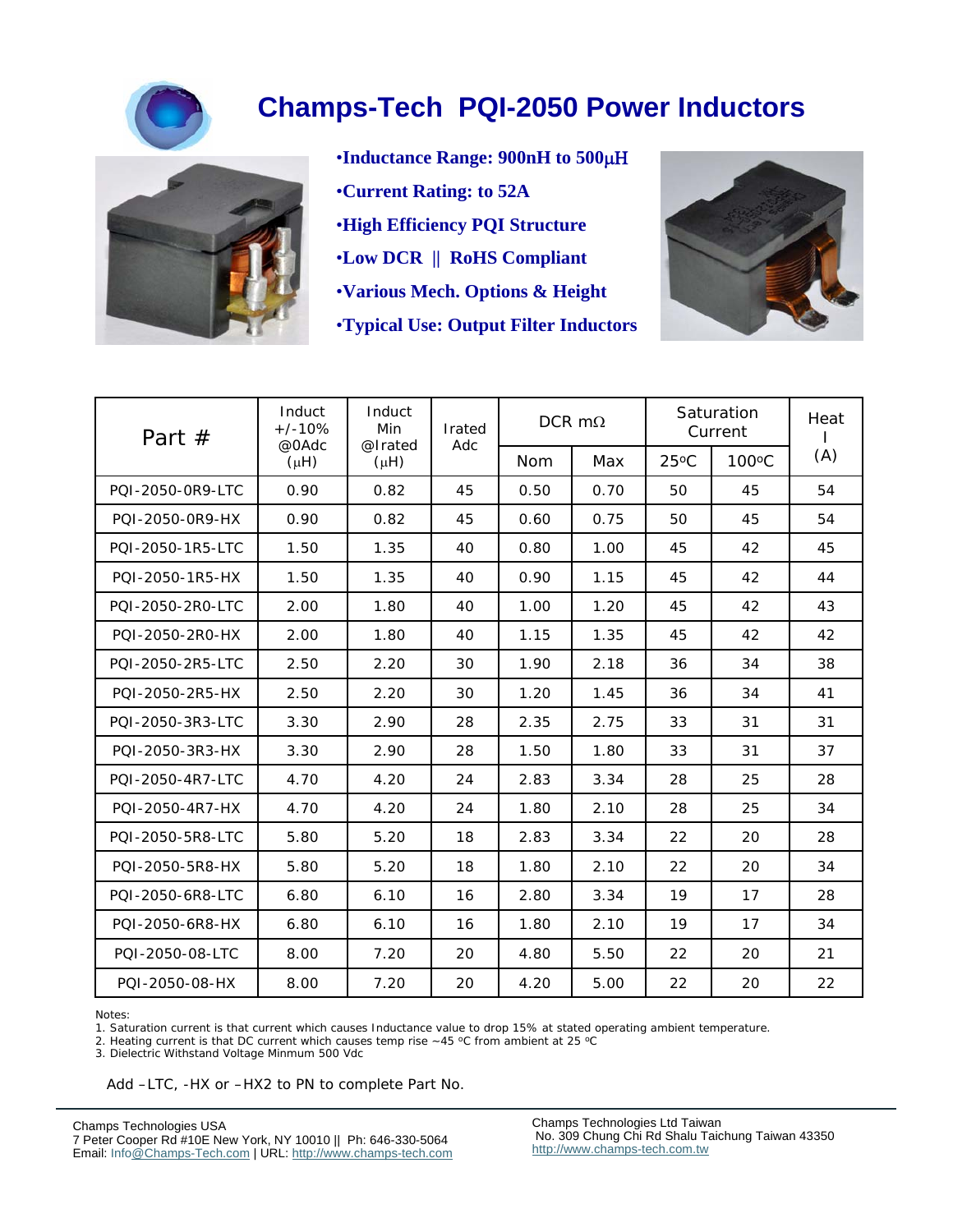

| Part $#$         | Induct<br>$+/-10%$<br>@0Adc | Induct<br>Min<br>@Irated | Irated<br>Adc | DCR $m\Omega$ |      | Saturation<br>Current |       | Heat<br>L |
|------------------|-----------------------------|--------------------------|---------------|---------------|------|-----------------------|-------|-----------|
|                  | $(\mu H)$                   | $(\mu H)$                |               | <b>Nom</b>    | Max  | $25^{\circ}$ C        | 100°C | (A)       |
| POI-2050-10-LTC  | 10.0                        | 9.0                      | 14.5          | 4.80          | 5.50 | 17                    | 15    | 21        |
| PQI-2050-10-HX   | 10.0                        | 9.0                      | 14.5          | 4.20          | 5.00 | 17                    | 15    | 22        |
| PQI-2050-16-LTC  | 16.0                        | 14.0                     | 12.8          | 6.30          | 7.10 | 14                    | 12.8  | 18        |
| POI-2050-16-HX   | 16.0                        | 14.0                     | 12.8          | 5.20          | 6.00 | 14                    | 12.8  | 18        |
| PQI-2050-20-LTC  | 20.0                        | 18.0                     | 11.0          | 8.70          | 9.60 | 13                    | 11.8  | 16        |
| POI-2050-23-LTC  | 23.0                        | 20.7                     | 10.0          | 8.70          | 9.60 | 11                    | 10.0  | 16        |
| PQI-2050-27-LTC  | 27.0                        | 24.5                     | 8.0           | 8.70          | 9.60 | 9.8                   | 8.8   | 15        |
| PQI-2050-27b-LTC | 27.0                        | 24.5                     | 9.6           | 15.9          | 18.5 | 11                    | 10.0  | 11.5      |
| PQI-2050-33-LTC  | 33.0                        | 31.0                     | 7.5           | 14.0          | 17.0 | 9.0                   | 8.0   | 10.0      |
| PQI-2050-36-LTC  | 36.0                        | 33.1                     | 7.0           | 14.0          | 17.0 | 8.5                   | 7.5   | 10.0      |
| PQI-2050-39-LTC  | 39.0                        | 36.0                     | 6.5           | 14.0          | 17.0 | 7.5                   | 7.0   | 10.0      |
| PQI-2050-46-LTC  | 46.0                        | 41.4                     | 6.5           | 26.0          | 30.0 | 7.5                   | 7.0   | 8.0       |
| PQI-2050-57-LTC  | 57.0                        | 52.0                     | 5.8           | 34.5          | 39.0 | 6.5                   | 5.8   | 6.5       |
| PQI-2050-75-LTC  | 75.0                        | 67.0                     | 5.0           | 41.0          | 46.0 | 5.7                   | 5.2   | 6.0       |
| PQI-2050-100-LTC | 100.0                       | 90.0                     | 4.8           | 56.0          | 63.0 | 5.8                   | 5.0   | 5.8       |
| PQI-2050-200-LTC | 200.0                       | 185.0                    | 2.5           | 58.0          | 64.0 | 3.0                   | 2.75  | 5.0       |
| PQI-2050-240-LTC | 240.0                       | 220.0                    | 2.3           | 61.0          | 68.0 | 2.8                   | 2.3   | 4.2       |
| PQI-2050-300-LTC | 300.0                       | 270.0                    | 2.10          | 90.0          | 110  | 2.8                   | 2.4   | 3.3       |
| PQI-2050-350-LTC | 350.0                       | 330.0                    | 2.0           | 133           | 155  | 2.5                   | 2.2   | 3.0       |
| PQI-2050-400-LTC | 400.0                       | 365.0                    | 1.5           | 190           | 210  | 1.85                  | 1.60  | 2.5       |
| PQI-2050-500-LTC | 500.0                       | 460                      | 1.5           | 246           | 275  | 2.0                   | 1.7   | 2.0       |

Notes:

1. Saturation current is that current which causes Inductance value to drop 15% at stated operating ambient temperature.

2. Heating current is that DC current which causes temp rise  $\sim$  45 °C from ambient at 25 °C

3. Dielectric Withstand Voltage Minmum 500 Vdc

Add –LTC, -HX or –HX2 to PN to complete Part No.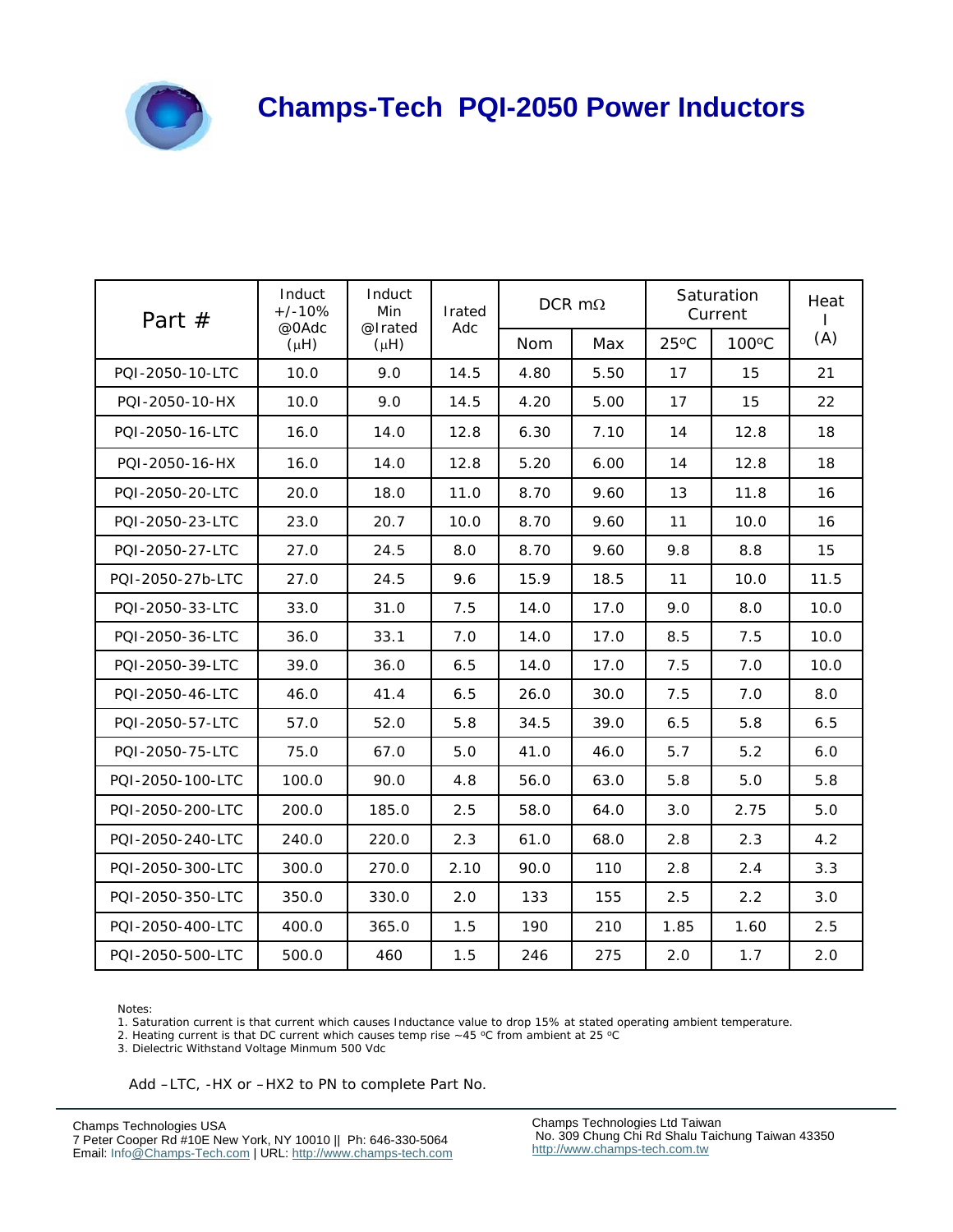

Add –LTC, -HX or –HX2 to PN to complete Part No.

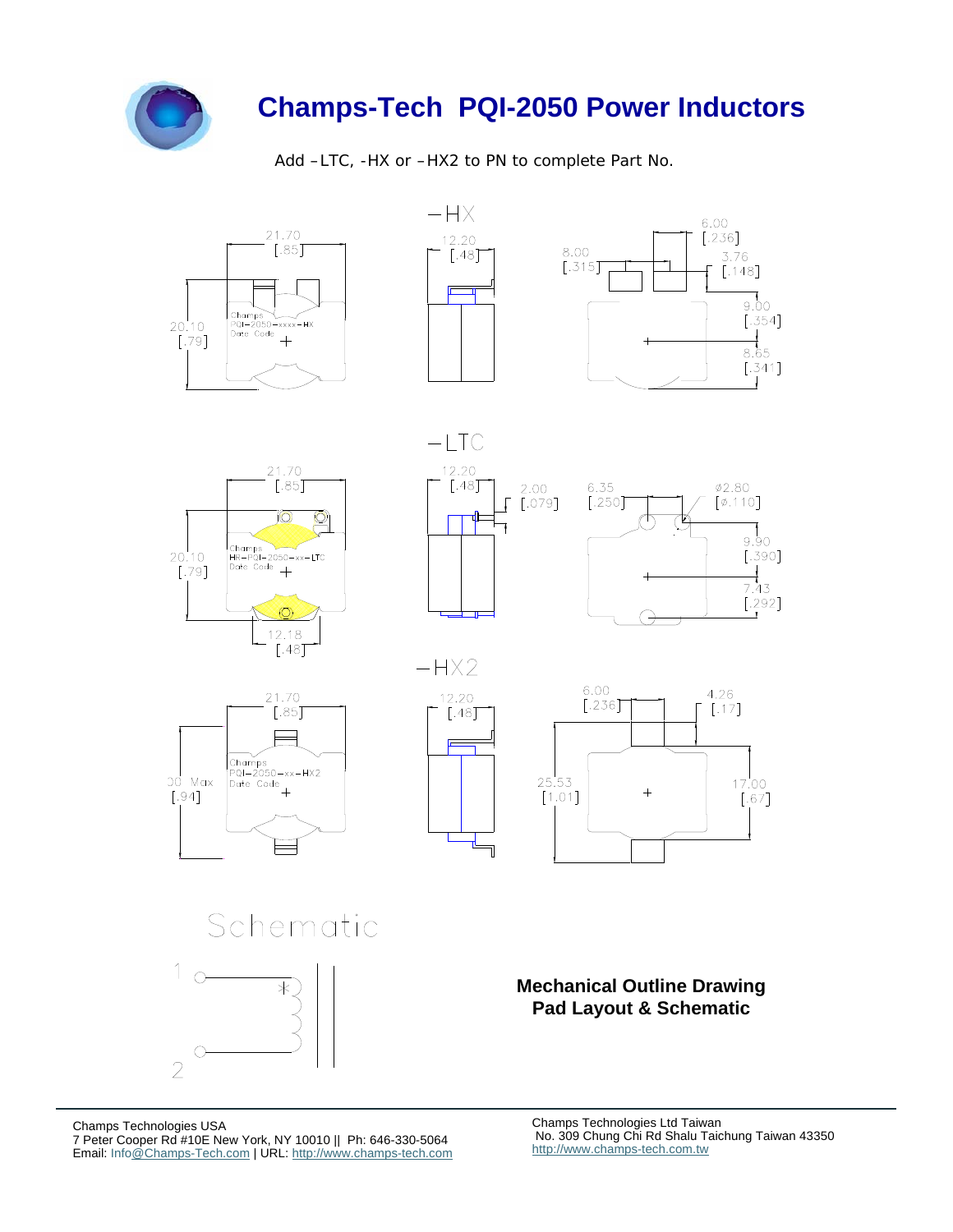



Champs Technologies Ltd Taiwan No. 309 Chung Chi Rd Shalu Taichung Taiwan 43350 http://www.champs-tech.com.tw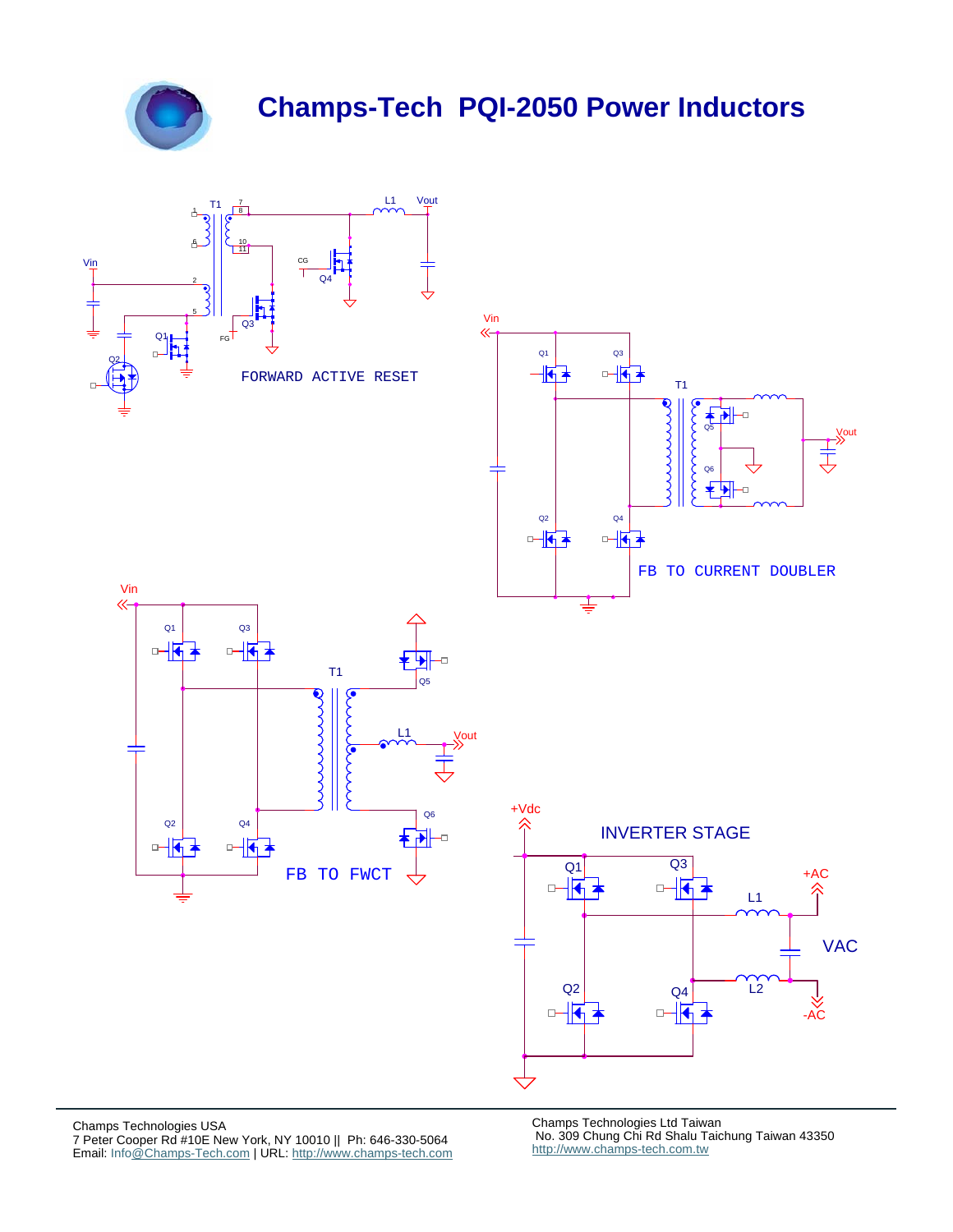

•**Inductance Range: 1.5uH to 900uH** •**High Efficiency PQI Structure** •**Low DCR || RoHS Compliant** •**Typical Use: Output Filter Inductors**



| Part $#$       | Induct<br>$+/-10%$<br>@0Adc | Induct<br>Min<br>@Irated<br>$(\mu H)$ | Irated<br>Adc | DCR $m\Omega$ |      | Saturation<br>Current |       | Heat              |
|----------------|-----------------------------|---------------------------------------|---------------|---------------|------|-----------------------|-------|-------------------|
|                | $(\mu H)$                   |                                       |               | <b>Nom</b>    | Max  | $25^{\circ}$ C        | 100°C | (A)               |
| POI26-1R5-HX   | 1.50                        | 1.35                                  | 56            | 0.85          | 0.95 | 62                    | 56    | 54                |
| PQI26-2R0-HX   | 2.00                        | 1.75                                  | 64            | 0.95          | 1.25 | 74                    | 64    | 54                |
| PQI26-3R0-HX   | 3.00                        | 2.70                                  | 40            | 1.10          | 1.36 | 45                    | 40    | 45                |
| POI26-4R7-HX   | 4.70                        | 4.20                                  | 36            | 1.40          | 1.60 | 41                    | 36    | 40                |
| POI26-5R8-HX   | 5.80                        | 5.2                                   | 28            | 1.85          | 2.15 | 33                    | 28    | 35                |
| PQI26-6R8-HX   | 6.80                        | 6.10                                  | 30            | 2.30          | 2.75 | 34                    | 30    | 30                |
| PQI26-8R0-HX   | 8.00                        | 7.20                                  | 30            | 2.75          | 3.15 | 35                    | 30    | 28                |
| POI26-10R-HX   | 10.0                        | 9.0                                   | 24            | 2.75          | 3.15 | 28                    | 24    | 28                |
| POI26-13R5-HX  | 13.5                        | 12.0                                  | 21            | 2.75          | 3.15 | 25                    | 21    | 28                |
| POI26-16R-HX   | 16.0                        | 14.0                                  | 20            | 3.90          | 4.50 | 23                    | 20    | 24                |
| PQI26-18R-HX   | 18.0                        | 16.0                                  | 16            | 3.90          | 4.50 | 18                    | 16    | 24                |
| POI26-22R-HX   | 22.0                        | 19.5                                  | 13            | 3.90          | 4.50 | 14.8                  | 13    | 24                |
| PQ126-27R0-LTC | 27.0                        | 24.0                                  | 13.5          | 8.80          | 10.0 | 15.5                  | 13.5  | 16                |
| POI26-33RO-LTC | 33.0                        | 29.5                                  | 12.5          | 9.80          | 11.0 | 14                    | 12.5  | 15                |
| POI26-39R0-LTC | 39.0                        | 35.0                                  | 10.5          | 9.80          | 11.0 | 12                    | 10.5  | 15                |
| PQ126-42R0-LTC | 42.0                        | 37.8                                  | 11.8          | 10.5          | 12.6 | 13.5                  | 11.8  | 14                |
| POI26-54R0-LTC | 54.0                        | 48.6                                  | 11.2          | 15.0          | 17.5 | 13                    | 11.2  | $12 \overline{ }$ |
| POI26-68RO-LTC | 68.0                        | 61.0                                  | 9.0           | 15.0          | 17.5 | 10.5                  | 9.0   | 12                |

Notes:

1. Saturation current is that current which causes Inductance value to drop 15% at stated operating ambient temperature.

2. Heating current is that DC current which causes temp rise  $\sim$  45 °C from ambient at 25 °C

3. Dielectric Withstand Voltage Minmum 500 Vdc

Add –LTC, -HX or –TP {Thermal Pad] to PN to complete Part No. Callout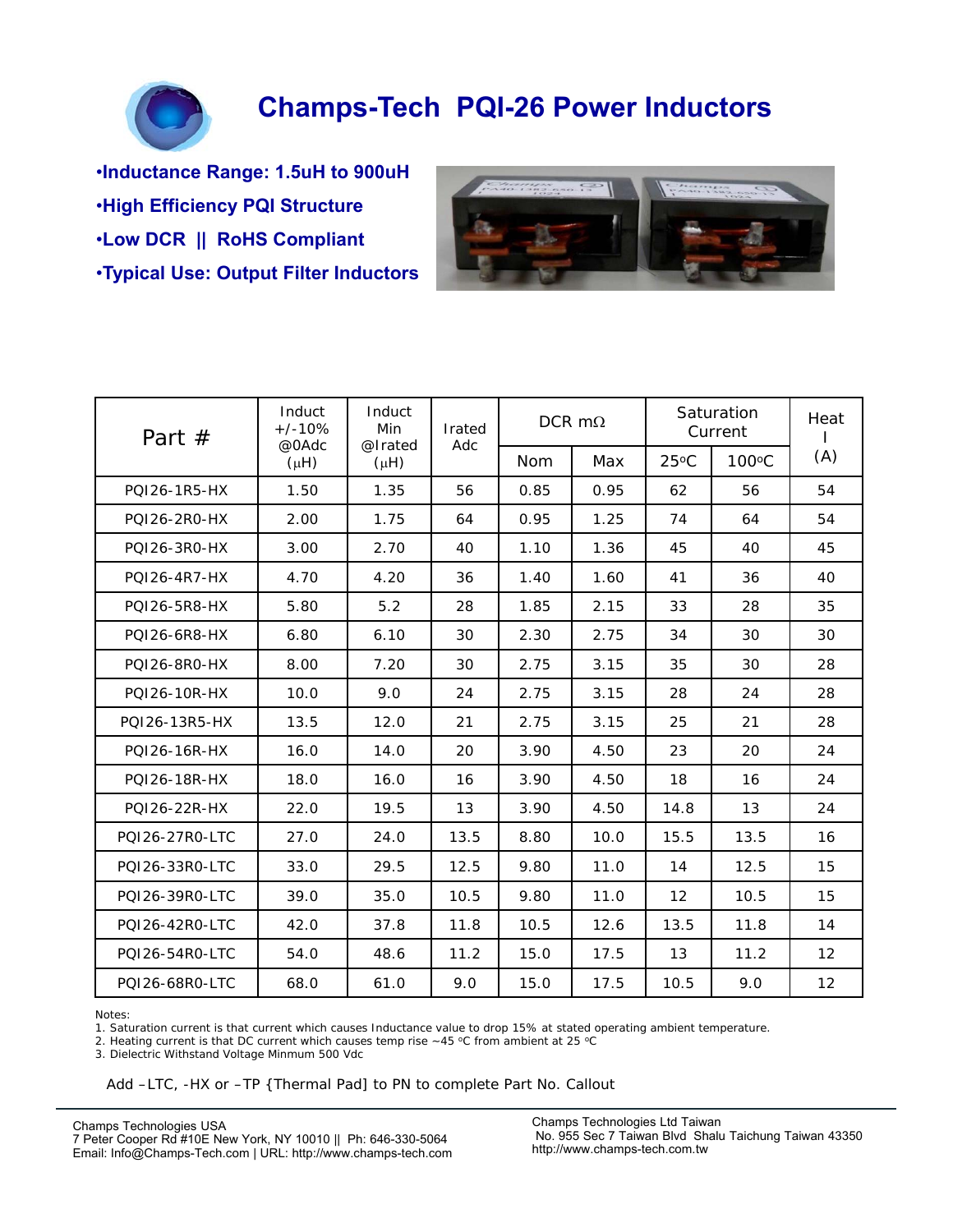

| Part $#$      | Induct<br>$+/-10%$<br>@0Adc | Induct<br>Min<br>@Irated | Irated<br>Adc | DCR $m\Omega$ |       | Saturation<br>Current |                 | Heat |
|---------------|-----------------------------|--------------------------|---------------|---------------|-------|-----------------------|-----------------|------|
|               | $(\mu H)$                   | $(\mu H)$                |               | <b>Nom</b>    | Max   | $25^{\circ}$ C        | $100^{\circ}$ C | (A)  |
| POI26-82R-LTC | 82.0                        | 73.0                     | 8.0           | 18.0          | 20.5  | 9.2                   | 8.0             | 11   |
| POI26-100-LTC | 100.0                       | 90.0                     | 8.0           | 26.0          | 30.0  | 9.2                   | 8.0             | 9.0  |
| PQI26-130-LTC | 130.0                       | 115.0                    | 7.5           | 35.0          | 41.0  | 9.0                   | 7.5             | 8.0  |
| POI26-180-LTC | 180.0                       | 160.0                    | 7.5           | 69.0          | 81.0  | 8.5                   | 7.5             | 6.0  |
| POI26-220-LTC | 220.0                       | 198.0                    | 5.0           | 58.0          | 63.0  | 6.0                   | 5.0             | 6.8  |
| POI26-330-LTC | 330.0                       | 295.0                    | 4.0           | 69.0          | 81.0  | 4.8                   | 4.0             | 6.0  |
| PQI26-470-LTC | 470.0                       | 420.0                    | 3.5           | 105.0         | 120.0 | 3.6                   | 3.5             | 4.5  |
| POI26-580-LTC | 580.0                       | 520.0                    | 2.5           | 105.0         | 120.0 | 3.0                   | 2.5             | 4.5  |
| POI26-650-LTC | 650.0                       | 580.0                    | 2.2           | 105.0         | 120.0 | 2.6                   | 2.2             | 4.5  |
| PQI26-760-LTC | 760.0                       | 645.0                    | 1.8           | 105.0         | 120.0 | 2.2                   | 1.8             | 4.5  |
| POI26-900-LTC | 900.0                       | 810.0                    | 1.6           | 105.0         | 120.0 | 1.9                   | 1.6             | 4.5  |

Notes:

1. Saturation current is that current which causes Inductance value to drop 15% at stated operating ambient temperature.

2. Heating current is that DC current which causes temp rise  $\sim$  45 °C from ambient at 25 °C

3. Dielectric Withstand Voltage Minmum 500 Vdc

Add –LTC, -HX or –TP [Thermal Pad] to PN to complete Part No. Callout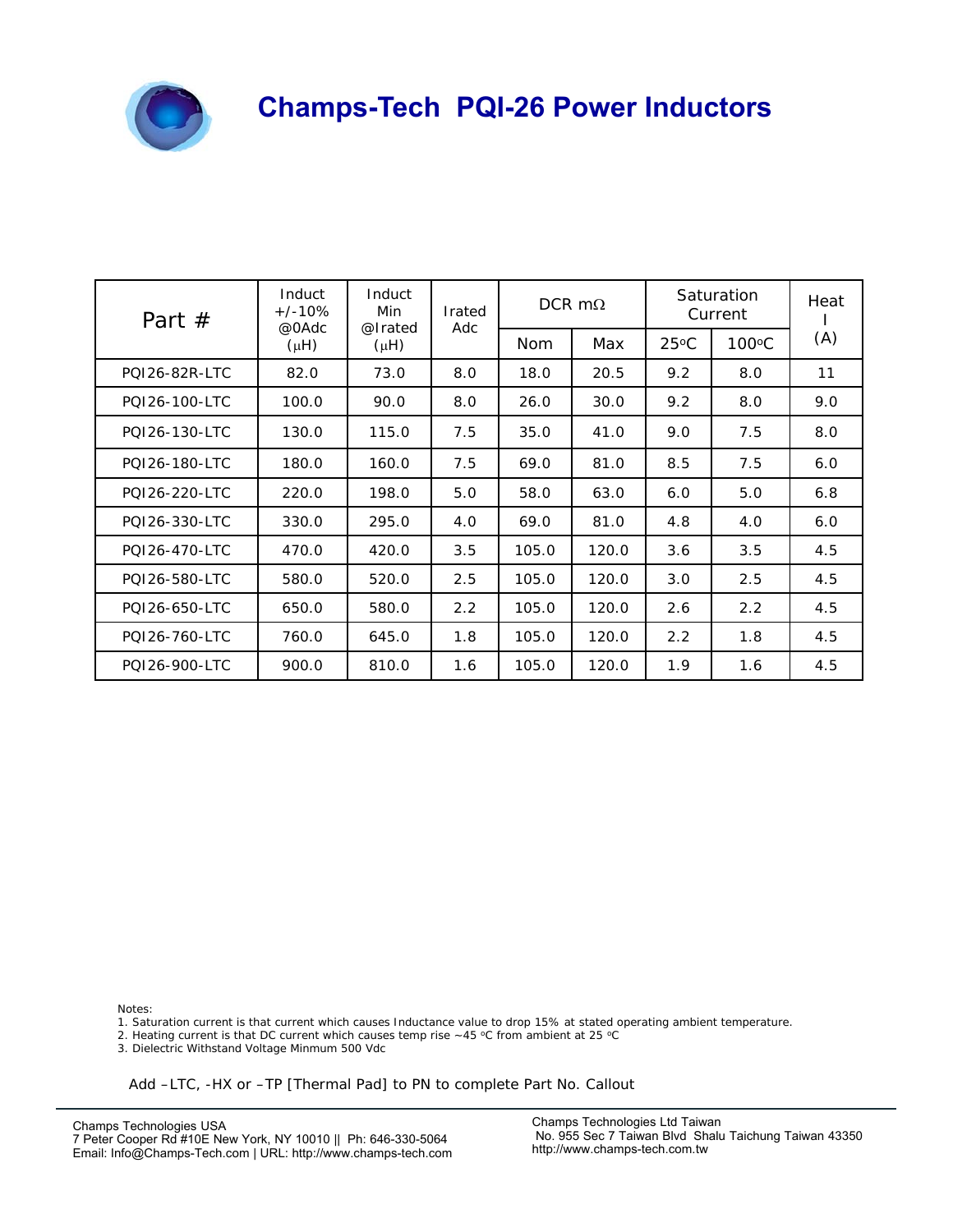

Add –LTC, -HX. –TH + –TP [Thermal Pad] to PN to complete Part No.



#### **Mechanical Outline Drawing Pad Layout & Part Callout**